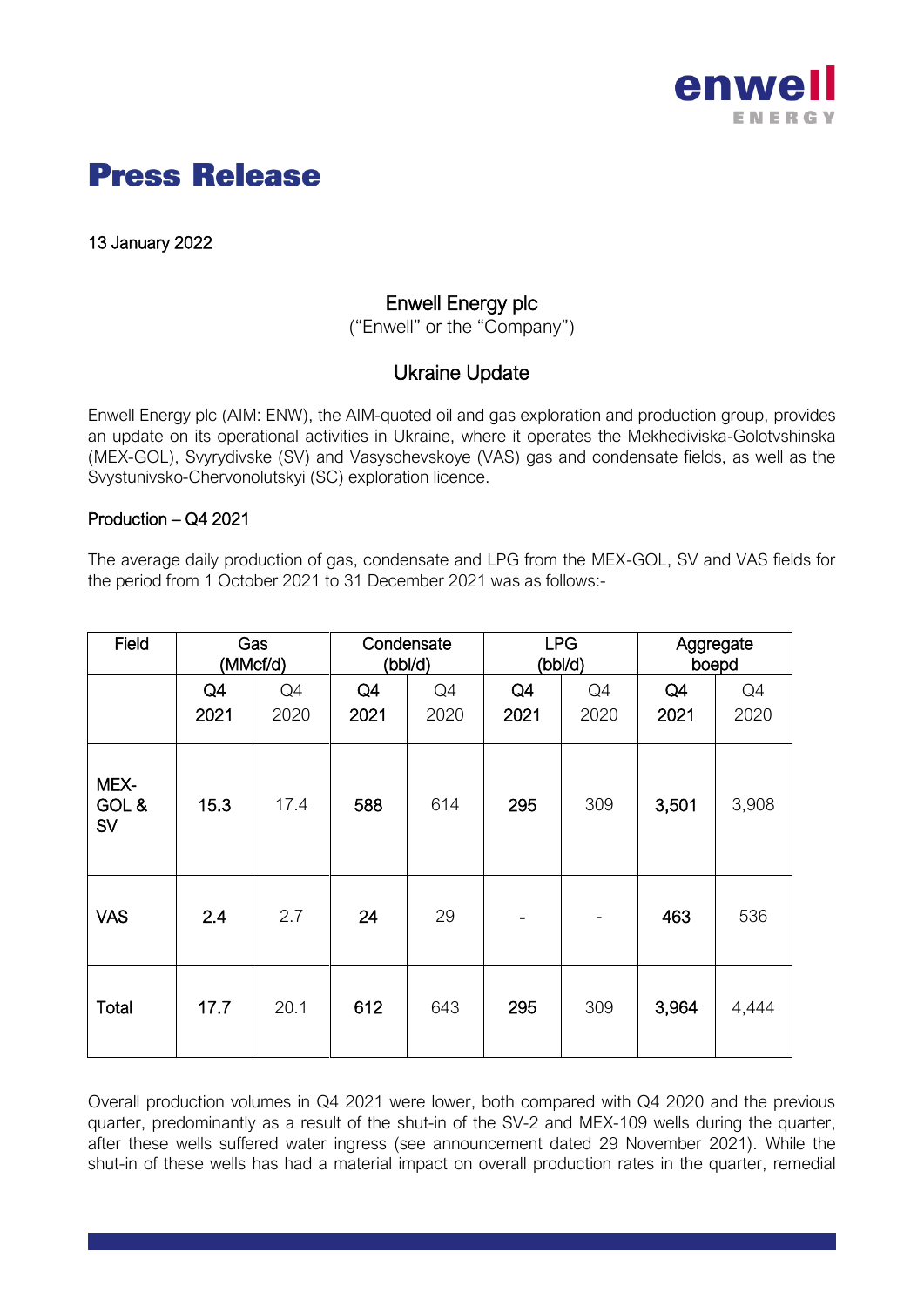

work on these wells is ongoing, as outlined below, in order to seek to restore production from these wells.

The significant increase in European gas prices in the quarter has fed through to Ukrainian gas prices, which has benefited the sales prices being achieved by the Company for its gas, as well as condensate and LPG. These continued high hydrocarbons sales prices have helped to offset the impact on revenues during the quarter due to the lower production volumes.

#### Production - Full Year 2021

The average daily production of gas, condensate and LPG from the MEX-GOL, SV and VAS fields for the year ended 31 December 2021 was as follows:-

| <b>Field</b>        | Gas<br>(MMcf/d) |      | Condensate<br>(bbl/d) |      | <b>LPG</b><br>(bbl/d)    |      | Aggregate<br>boepd |       |
|---------------------|-----------------|------|-----------------------|------|--------------------------|------|--------------------|-------|
|                     | 2021            | 2020 | 2021                  | 2020 | 2021                     | 2020 | 2021               | 2020  |
| MEX-<br>GOL &<br>SV | 18.9            | 17.6 | 681                   | 641  | 308                      | 295  | 4,237              | 3,960 |
| <b>VAS</b>          | 2.6             | 2.9  | 26                    | 32   | $\overline{\phantom{a}}$ |      | 493                | 581   |
| Total               | 21.5            | 20.5 | 707                   | 673  | 308                      | 295  | 4,730              | 4,541 |

Overall production volumes for the full year 2021 increased by approximately 4.2% compared with the 2020 year.

## **Operations**

At the SV field, testing operations on the SV-29 development well were delayed for a period due to local shortages of materials required in the operations, but supplies have now improved and work on initial testing of the well has resumed. The well was spudded in February 2021 and drilled to a final depth of 5,450 metres. The primary target of the well was the V-22 reservoir within the Visean formation, and to date, one interval within this reservoir, at a drilled depth of 5,246 - 5,249 metres, has been perforated. Testing of this interval was undertaken using a variety of choke sizes, and initial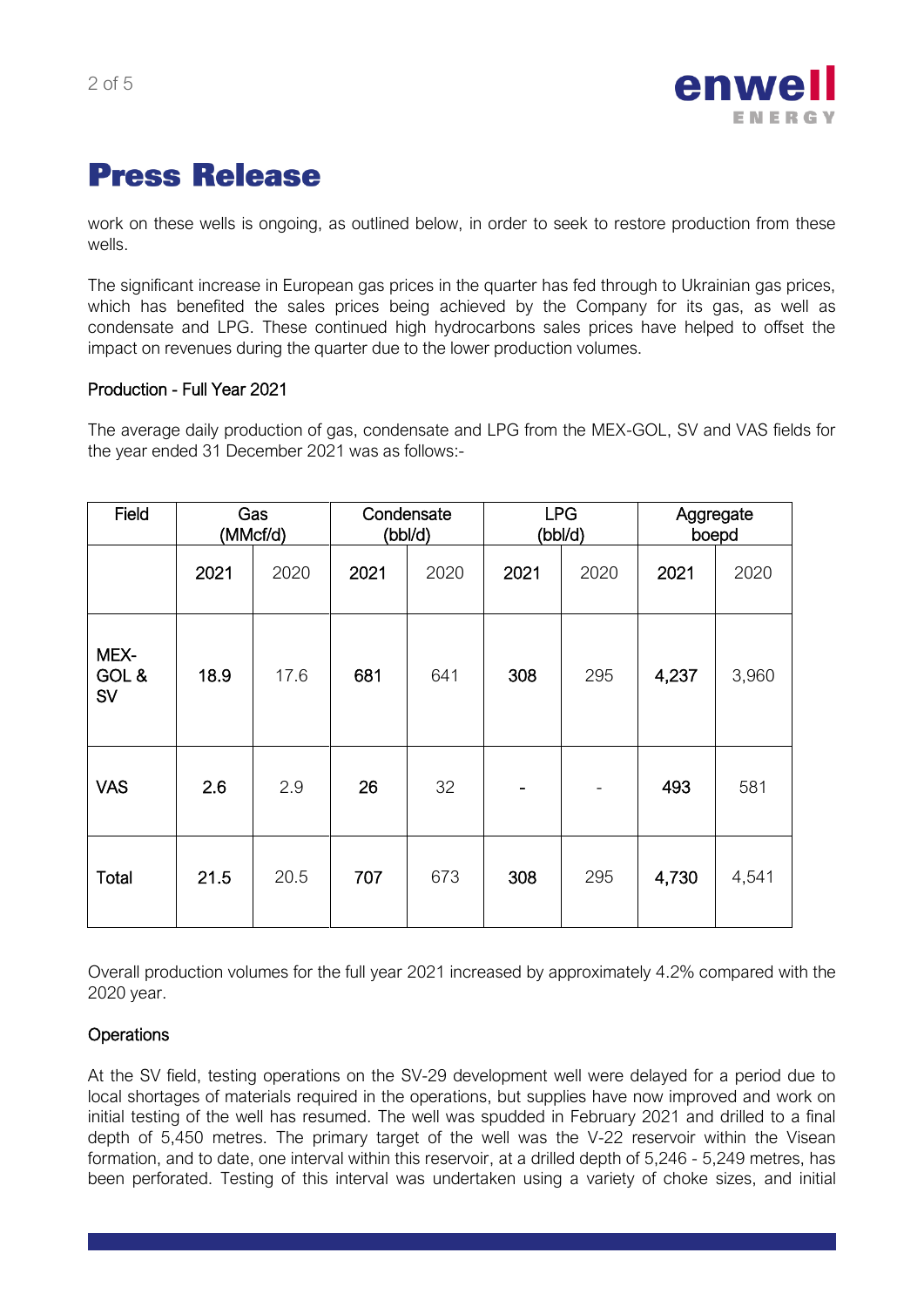



results showed gas flows and an unexpectedly high, but somewhat variable, proportion of condensate. The higher than anticipated condensate rates from this interval required that a longer period of initial testing be conducted. However, a mechanical issue connected to the perforating of the well caused a further delay, but this issue has now been rectified. It is now intended to perforate and test a further interval, at a drilled depth of 5,228 - 5,232 metres, in the V-22 reservoir. Thereafter, the well output will be run through the gas processing facilities to allow longer-term production testing to be conducted in order to optimise the operating parameters of the well.

Drilling of the SV-31 well is ongoing, with the well having reached a depth of approximately 5,100 metres. This well was spudded in September 2021, and has a target depth of 5,250 metres. The well is a development well, targeting production from the V-21 and V-22 reservoirs in the Visean formation, which have demonstrated good productivity in an existing nearby well. Drilling operations are scheduled to be completed by the end of the first quarter of 2022, and, subject to successful testing, production hook-up is scheduled during the second quarter of 2022.

The workover operations on the SV-2 well are progressing satisfactorily, with the removal of the existing production string nearly completed. It is then planned to install a new production string, and to lift the well using coiled tubing. This well is operated under a joint venture agreement with PJSC Ukrnafta, the majority State-owned oil and gas producer, pursuant to which the gas and condensate produced is sold under an equal net profit sharing arrangement between the Company and PJSC Ukrnafta.

At the MEX field, the workover operations on the MEX-109 well are also continuing, and after logging identified the source of the water ingress, remedial work was undertaken to seal the water ingress. The well is currently under observation and further operations to attempt to remove the remaining water in the well are planned.

Construction work on the upgrades to the gas processing facilities at the MEX-GOL and SV fields is progressing well and remains on schedule. In total, the upgrade works are scheduled to take approximately three and a half months to complete. These works involve an upgrade of the LPG extraction circuit, an increase to the flow capacity of the facilities, and a significant increase to the liquids tank storage capacity, which are designed to improve overall plant efficiencies, improve the quality of liquids produced and boost recoveries of LPG, while reducing environmental emissions.

At the SC licence, drilling of the SC-4 well is continuing, with the well having reached a depth of approximately 5,260 metres. This well was spudded in August 2021, and has a target depth of 5,565 metres. The well is primarily an appraisal well, targeting production from the V-22 horizon, as well as exploring the V-16 and V-21 horizons, in the Visean formation. Drilling operations are scheduled to be completed in Q2 2022.

Also at the SC licence, the acquisition of  $150 \text{ km}^2$  of 3D seismic is progressing well and is expected to be completed by the end of January 2022. Processing and interpretation of the acquired seismic data will then be undertaken.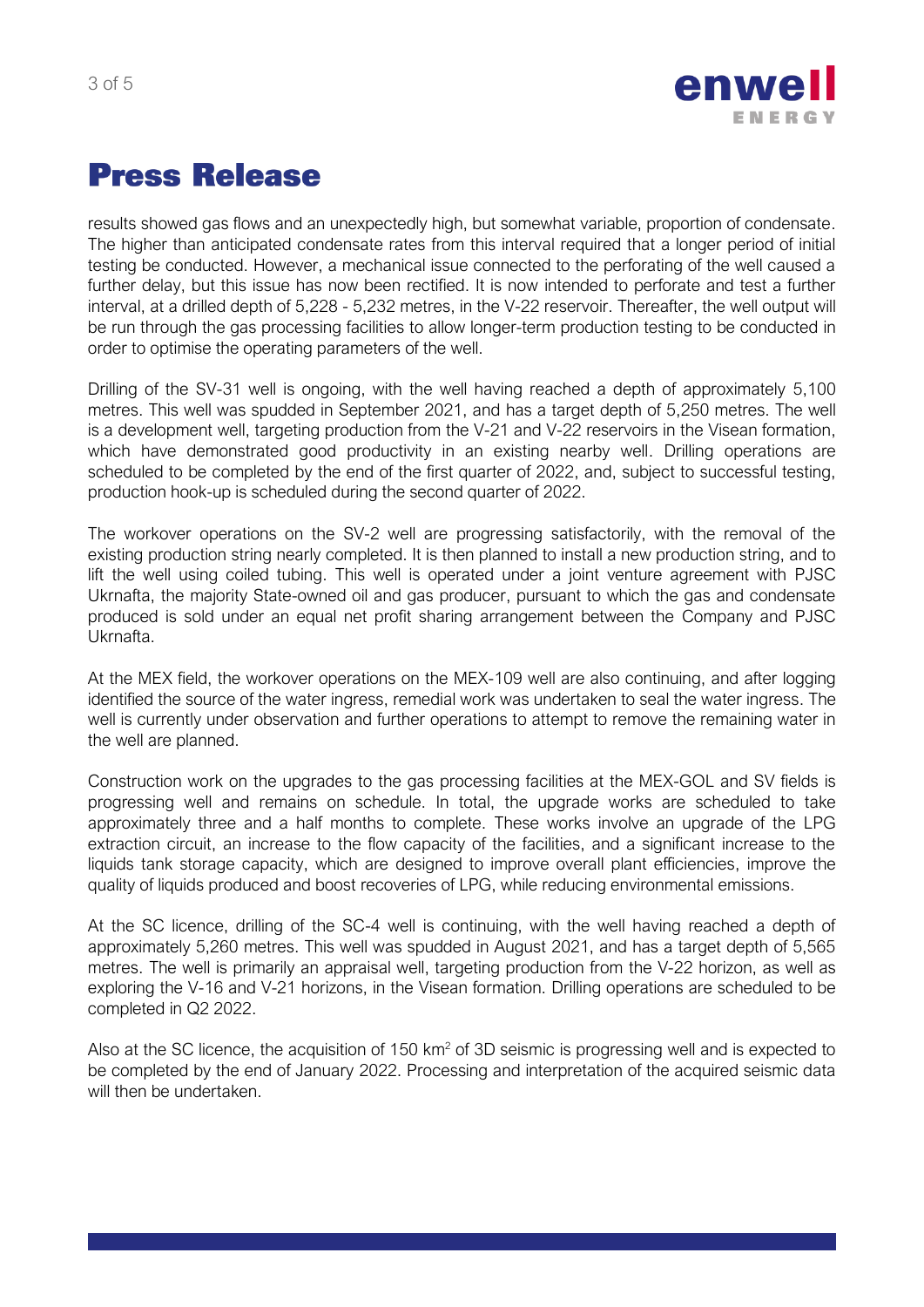

## VAS Licence Order for Suspension

The Company does not have any further information to report in relation to the Order for suspension relating to the production licence for the VAS field since the announcements made on 12 March 2019 and 19 March 2019 respectively, other than to report that the legal proceedings issued in the Ukrainian Courts to challenge the validity of the Order are ongoing, and the Company remains confident that it will ultimately be successful in such legal proceedings.

## Cash Holdings

At 31 December 2021, the Company's cash resources were approximately \$92.5 million, comprised of \$29.0 million equivalent in Ukrainian Hryvnia and the balance of \$63.5 million equivalent in a combination of US Dollars, Pounds Sterling and Euros. The cash resources have been significantly boosted by the high hydrocarbon prices achieved during the quarter, despite the lower production volumes.

## COVID-19 Pandemic

The Group continues to monitor the situation relating to the COVID-19 pandemic, and to take any steps necessary to protect its staff and operations. However, as of the date hereof, there has been no operational disruption linked to the COVID-19 pandemic, and no material impact is currently envisaged on the Group's prospects. Nevertheless, the Group remains acutely aware of the risks, and is taking action to mitigate them where possible, with the safety of individuals and communities continuing to be the priority.

Sergii Glazunov, Chief Executive Officer, said: *"Although we have continued to generate strong revenues and benefit from the high prevailing gas prices, the water ingress issues with the SV-2 and MEX-109 wells have been frustrating, as have the supply constraints experienced in Ukraine. However, we are now making progress with the remedial work being undertaken on these wells, as well as with the testing of the SV-29 well, and look forward to making further progress in the near future. We are also pleased with the good progress we are making in the drilling of the SV-31 and SC-4 wells, the acquisition of 3D seismic at the SC licence and the construction works at the MEX-GOL and SV gas processing facilities."*

This announcement contains inside information for the purposes of Article 7 of EU Regulation 596/2014, which forms part of United Kingdom domestic law by virtue of the European Union (Withdrawal) Act 2018, as amended.

## For further information, please contact:

Enwell Energy plc Tel: 020 3427 3550

Chris Hopkinson, Chairman Sergii Glazunov, Chief Executive Officer Bruce Burrows, Finance Director